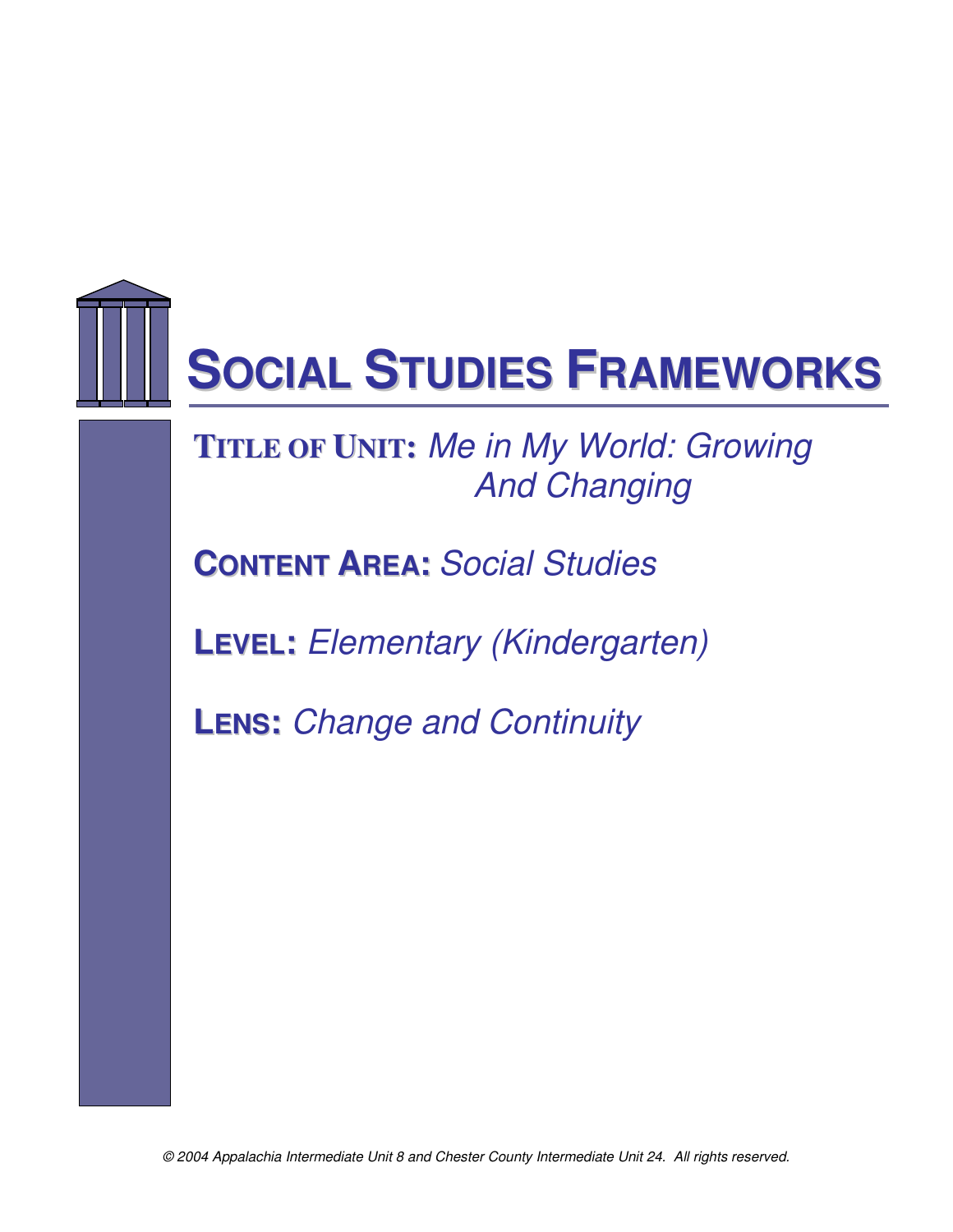**Unit Title:**

*Me in My World: Growing and* 

*Changing* 

|                                                                                                                                                    | <b>Conceptual Lens:</b> Change and Continuity                                                                                                                                                                                                                                                                                                                                                                                                                                                                                                                                                                                                                                                                                                     | <b>Length of Unit: 9 weeks</b>                                                                                                                                                                                                                                                                                                                                                                                                                                                                                                                                                                                                                |                                                                                                                                                      |  |
|----------------------------------------------------------------------------------------------------------------------------------------------------|---------------------------------------------------------------------------------------------------------------------------------------------------------------------------------------------------------------------------------------------------------------------------------------------------------------------------------------------------------------------------------------------------------------------------------------------------------------------------------------------------------------------------------------------------------------------------------------------------------------------------------------------------------------------------------------------------------------------------------------------------|-----------------------------------------------------------------------------------------------------------------------------------------------------------------------------------------------------------------------------------------------------------------------------------------------------------------------------------------------------------------------------------------------------------------------------------------------------------------------------------------------------------------------------------------------------------------------------------------------------------------------------------------------|------------------------------------------------------------------------------------------------------------------------------------------------------|--|
| <b>PA Academic</b><br><b>Standards</b>                                                                                                             | <b>Essential</b><br><b>Understandings</b>                                                                                                                                                                                                                                                                                                                                                                                                                                                                                                                                                                                                                                                                                                         | <b>Critical Content</b>                                                                                                                                                                                                                                                                                                                                                                                                                                                                                                                                                                                                                       | <b>Key Skills</b>                                                                                                                                    |  |
| 6.1 3A<br>6.1 3B<br>6.2 3B<br>6.2 3C<br>6.3 3D<br>6.3 3E<br>6.3 3F<br>6.4 3B<br>6.5 3A<br>6.4 3G<br>6.4 3H<br>7.1 3A<br>7.3 3A<br>7.3 3D<br>8.1 3A | <b>Economics</b><br>People have<br>1.<br>needs and wants.<br>2. People make<br>choices because<br>they can't have<br>everything they<br>want.<br>3. People spend and<br>save money.<br>4. A community has<br>special places to<br>buy and sell<br>things.<br>Geography<br>Maps help people<br>$1_{-}$<br>locate things<br><b>Directions</b><br>2.<br>(right/left)<br>Directions help<br>3.<br>people to find their<br>way.<br><b>History</b><br>1. A calendar shows<br>passage of time.<br>2. A calendar helps<br>show how people<br>change over time<br><b>Culture</b><br>People change<br>Neighborhoods<br>2.<br>change over time<br>3. New houses,<br>businesses and<br>roads are built to<br>help people get<br>the things that<br>they need. | <b>Students will know:</b><br>How people grow<br>1. .<br>and change.<br>2. Explain how<br>neighborhoods<br>change over time.<br>3. Define key<br>concepts: money,<br>price, save,<br>spend, needs and<br>wants<br>4. The value of a<br>penny, a nickel,<br>and a dime.<br>5. Calendar time<br>concepts: days of<br>the week, months<br>of the year,<br>seasons.<br>6. Explain how<br>calendars/timeline<br>s help us to keep<br>track of time<br>7.<br>Distinguish<br>between a need<br>and a want.<br>8.<br><b>Explain the</b><br>difference<br>between the<br>concepts of<br>spending and<br>saving<br>9. Explain the need<br>to have maps. | 1. Identify<br>specific coins<br>Identify<br>2.<br>specific<br>locations on<br>a simple map<br>3. Identify right<br>and left<br>4. Use a<br>calendar |  |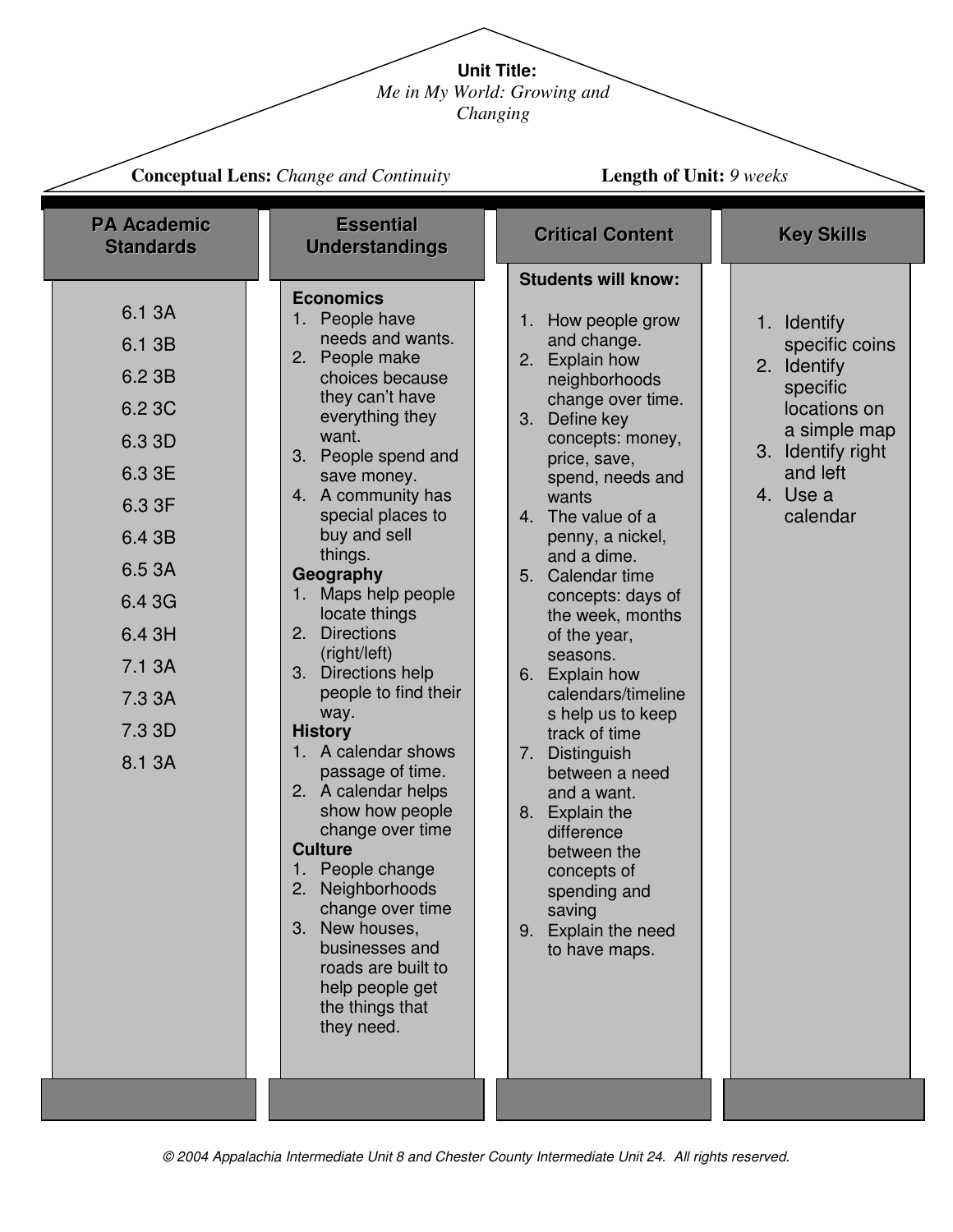



**Unit Title:** Me in My World: Growing and Changing **Conceptual Lens:** Change and Continuity **Length of Unit:** 9 Weeks

| <b>Essential Understandings</b><br>(Generalizations)                                                                                                                                                                                 | <b>Guiding Questions</b><br>$F = Factorual$<br>$C =$ Conceptual<br>P = Philosophical                                                                                                                                                                                                                                                                    |  |
|--------------------------------------------------------------------------------------------------------------------------------------------------------------------------------------------------------------------------------------|---------------------------------------------------------------------------------------------------------------------------------------------------------------------------------------------------------------------------------------------------------------------------------------------------------------------------------------------------------|--|
| <b>Economics</b><br>People have needs and wants.<br>1.<br>2. People make choices because they can't<br>have everything they want.<br>3. People spend and save money.<br>4. A community has special places to buy<br>and sell things. | What types of items do you need now that<br>$\bullet$<br>you did not need as a baby? F)<br>What is the difference between a need and<br>$\bullet$<br>a want? $(C)$<br>How do we decide what to buy? (C)<br>$\bullet$<br>Where can you buy things in our<br>$\bullet$<br>community? (F)<br>What can you buy at these special places?<br>$\bullet$<br>(C) |  |
| Geography<br>5. Maps help people locate things<br>6. Directions (right/left)<br>7. Directions help people to find their way.                                                                                                         | Can you identify which items are on your<br>$\bullet$<br>left? Right? (F)<br>How do maps help you to find special<br>$\bullet$<br>places? (C)<br>How can people find the stores in your<br>$\bullet$<br>area? (F)                                                                                                                                       |  |
| <b>History</b><br>8. A calendar shows passage of time.<br>9. A calendar helps show how people<br>change over time.                                                                                                                   | What information can you learn from a<br>$\bullet$<br>calendar? (F)<br>How can a calendar be used to show<br>$\bullet$<br>change over time? (C)                                                                                                                                                                                                         |  |
| <b>Culture</b><br>10. People change<br>11. Neighborhoods change over time<br>12. New houses, businesses and roads are<br>built to help people get the things that<br>they need.                                                      | How have you changed since you were a<br>$\bullet$<br>baby? (F)<br>How have members of your family<br>changed? (F)<br>How has your neighborhood changed? (F)<br>$\bullet$<br>What new businesses have been made to<br>$\bullet$<br>help people? (F)<br>Does this new business help people with<br>$\bullet$<br>needs or wants? (C)                      |  |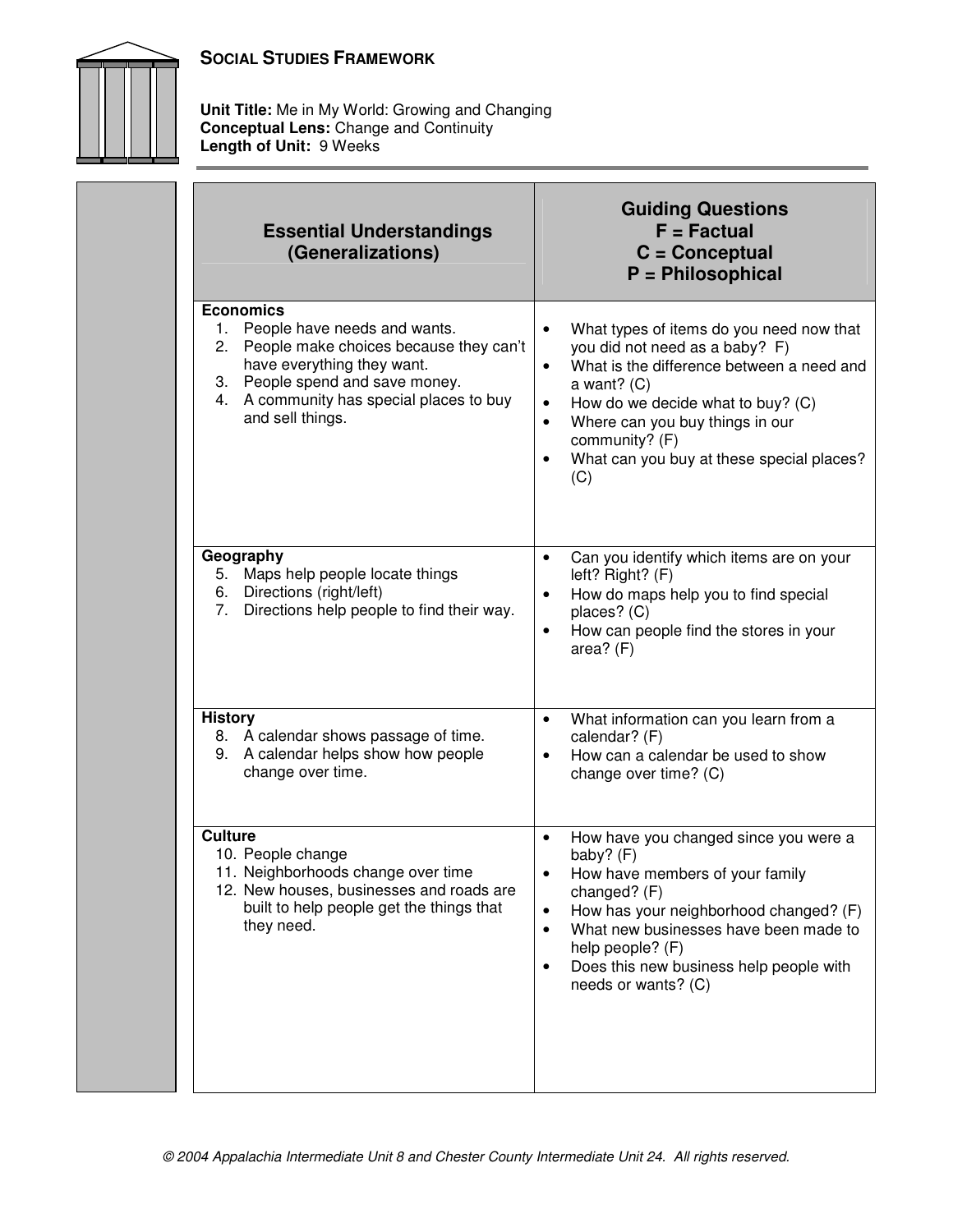

**Unit Title:** Me in My World; Growing and Changing **Conceptual Lens:** Change and Continuity **Length of Unit:** 9 Weeks

## **Culminating Performance Task Planner**

# **NOTE:**

The purpose of the culminating performance task is to determine whether or not students have developed an understanding of the concepts of the unit. Therefore, students should complete the task independently, with minimal teacher direction and support. Teachers should, however, introduce the task to the students, and provide time for them to ask clarifying questions about the task and the assessment. Students with special needs or special circumstances may require some modification or extra assistance. These decisions should be made on a case-by-case basis (as with any other type of assignment).

# **WHAT:**

Investigate growth and change in my world.

## **WHY:**

Understand that people and places change over time.

# **ENGAGING SCENARIO:**

All people continue to grow and change. It is important that we keep track of these changes. As a class we are going to create our "Growing and Changing" book. This way you will have a record of how you have grown and changed overtime.

## **PROCEDURE:**

You will need to draw two pictures. Draw a picture of you that shows how you have changed since you were a baby. Then draw a picture that shows how your neighborhood has changed over time. Make sure that label your pictures with the correct month and year.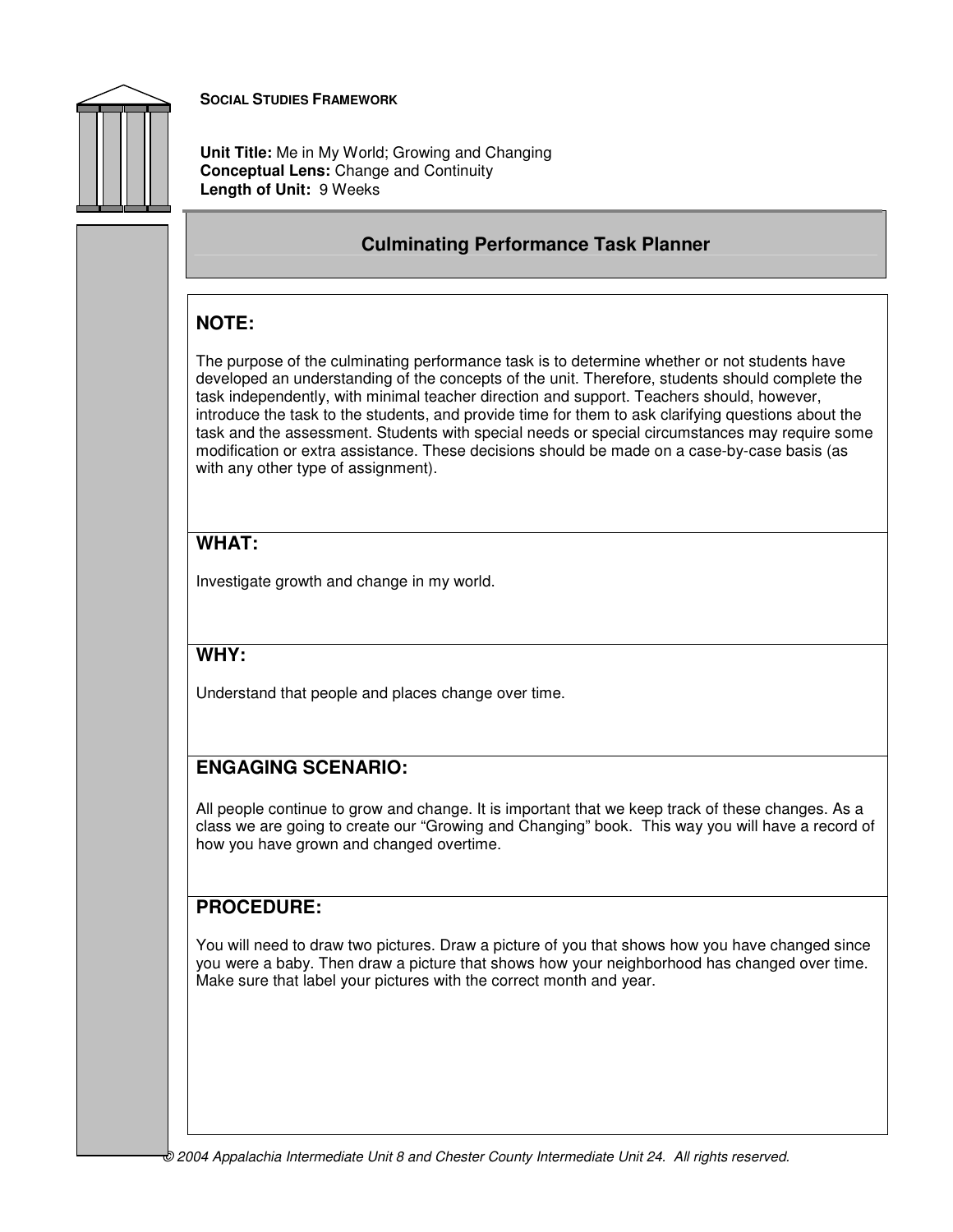

| <b>Culminating Performance Task Scoring Rubric</b>           |        |                                  |                                     |  |
|--------------------------------------------------------------|--------|----------------------------------|-------------------------------------|--|
| <b>Scoring Criteria</b>                                      | Yes/No | <b>Self</b><br><b>Assessment</b> | <b>Teacher</b><br><b>Assessment</b> |  |
| <b>CONTENT</b>                                               |        |                                  |                                     |  |
| Picture shows how you have changed since<br>you were a baby. |        |                                  |                                     |  |
| Picture shows how your neighborhood has<br>changed.          |        |                                  |                                     |  |
| Pictures are labeled with the correct month<br>٠<br>and year |        |                                  |                                     |  |
| <b>PROCESS</b>                                               |        |                                  |                                     |  |
| Participates with others                                     |        |                                  |                                     |  |
| Show understanding of change over time                       |        |                                  |                                     |  |
| <b>TOTALS</b>                                                |        |                                  |                                     |  |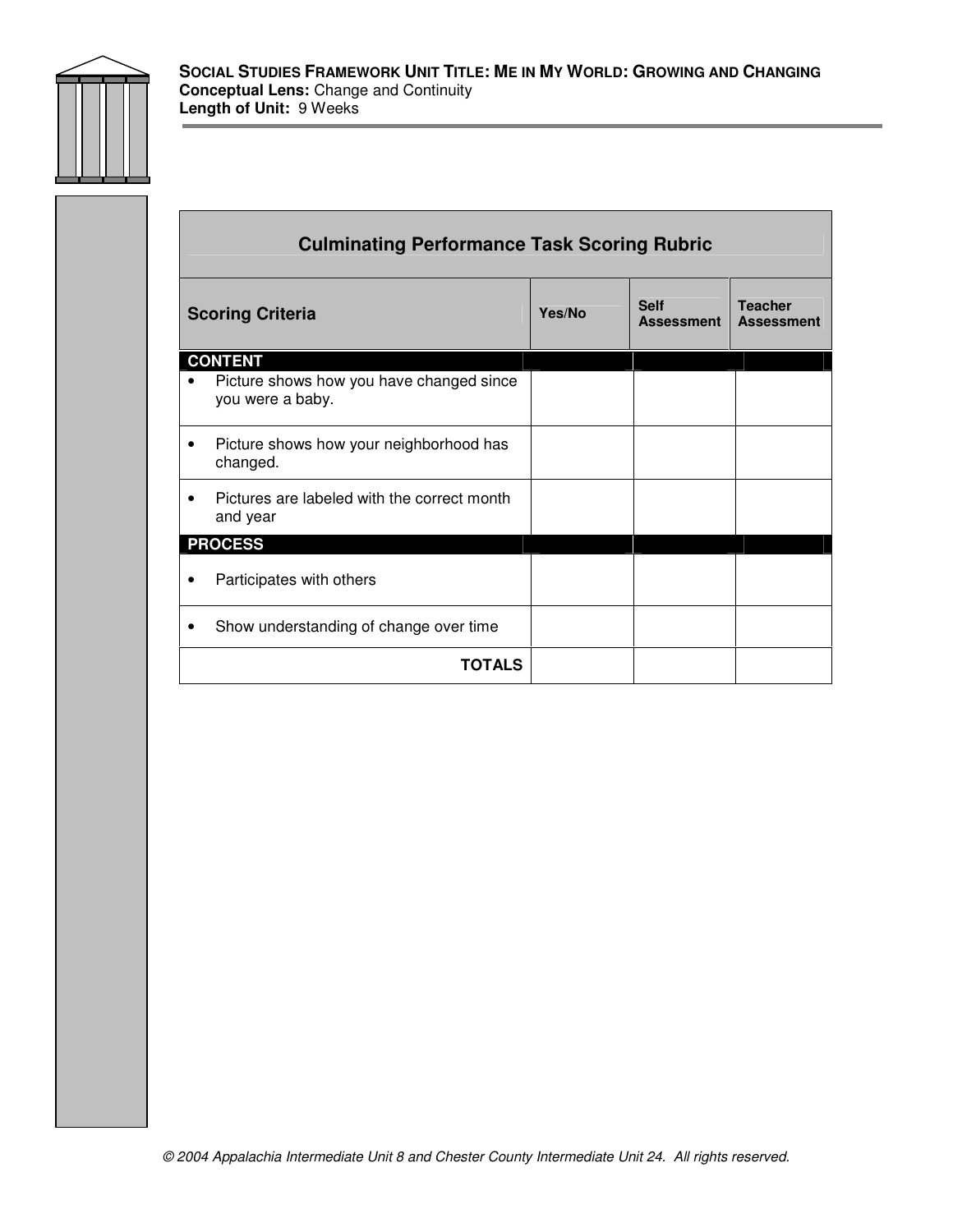

**TITLE OF UNIT:** Me in My World: Making New Friends Near and Far

**CONTENT AREA:** Social Studies

**LEVEL:** Elementary (Kindergarten)

**LENS:** Cultural Unity and Diversity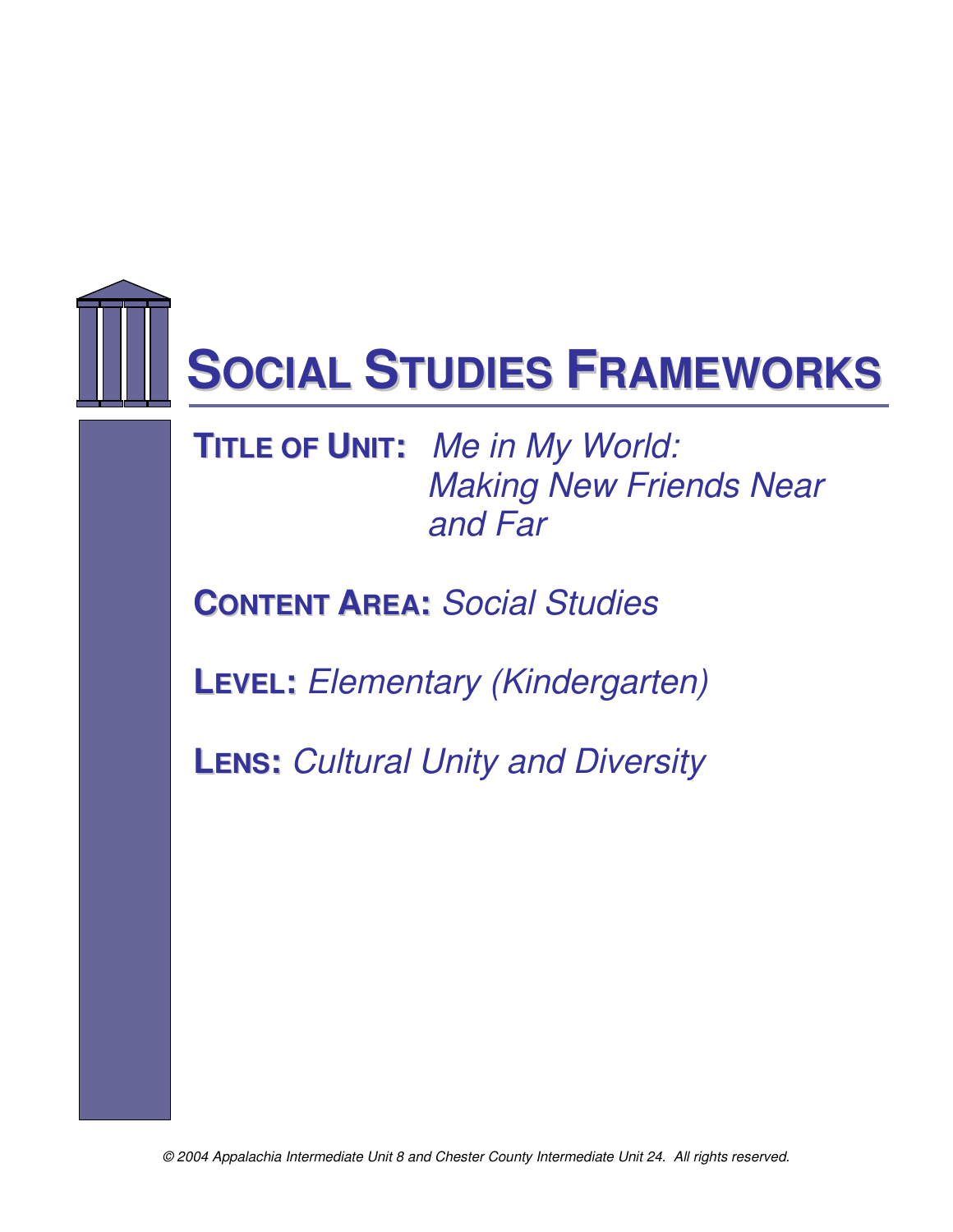Unit Title: *Me in My World: Making New Friends Near and Far* 

|                                                                                        | <b>Conceptual Lens:</b> Cultural Unity and Diversity                                                                                                                                                                                                                                                                                                                                                                                                                                                                                                                                                                                                                                                                                                                                                                                                        | <b>Length of Unit: 9 weeks</b>                                                                                                                                                                                                                                                                                                                                                                                             |                                                                                                                          |  |
|----------------------------------------------------------------------------------------|-------------------------------------------------------------------------------------------------------------------------------------------------------------------------------------------------------------------------------------------------------------------------------------------------------------------------------------------------------------------------------------------------------------------------------------------------------------------------------------------------------------------------------------------------------------------------------------------------------------------------------------------------------------------------------------------------------------------------------------------------------------------------------------------------------------------------------------------------------------|----------------------------------------------------------------------------------------------------------------------------------------------------------------------------------------------------------------------------------------------------------------------------------------------------------------------------------------------------------------------------------------------------------------------------|--------------------------------------------------------------------------------------------------------------------------|--|
| PA Academic<br><b>Standards</b>                                                        | <b>Essential Understandings</b>                                                                                                                                                                                                                                                                                                                                                                                                                                                                                                                                                                                                                                                                                                                                                                                                                             | <b>Critical Content</b>                                                                                                                                                                                                                                                                                                                                                                                                    | <b>Key Skills</b>                                                                                                        |  |
| 6.3 3B<br>6.4 3C<br>6.4 3F<br>7.1 3A<br>7.2 3A<br>7.3 3B<br>7.4 3A<br>8.2 3A<br>8.4 3A | <b>Government/Civics</b><br>1. Citizens show respect<br>for others and their<br>belongings.<br><b>Economics</b><br>2. Families differ in their<br>wants and needs.<br>3. Products may come<br>from many different<br>countries.<br>Geography<br>4. People wear clothes<br>to fit the climate where<br>they live.<br>5. The Earth has land<br>and water.<br>6. Globes and maps<br>show where people<br>live.<br><b>History</b><br>7. Historical figures help<br>shape a nation.<br>8. Flags are unique to<br>countries.<br><b>Culture</b><br>9. People in other<br>cultures may dress<br>differently, eat<br>different foods, and<br>speak different<br>languages.<br>10. All cultures have<br>holidays that tell about<br>who they are.<br>11. Families in all cultures<br>care for their children.<br>12. Families live in<br>different kinds of<br>homes. | <b>Students will know:</b><br>1. The unique<br>characteristics of<br>the United States<br>flag.<br>The following<br>2.<br>people: John<br>Chapman, Ross,<br>George<br>Washington,<br>Abraham Lincoln,<br>and Martin Luther<br>King, Jr.<br>3. Weather terms:<br>sunny, cloudy,<br>windy, rainy,<br>snowy<br>4. Directional terms:<br>up/down,<br>over/under, north,<br>south east, west<br>Key concepts:<br>5.<br>holidays | 1. Identify land<br>and water<br>on a map or<br>globe.<br>2. Choose to<br>use a map<br>or a globe,<br>as<br>appropriate. |  |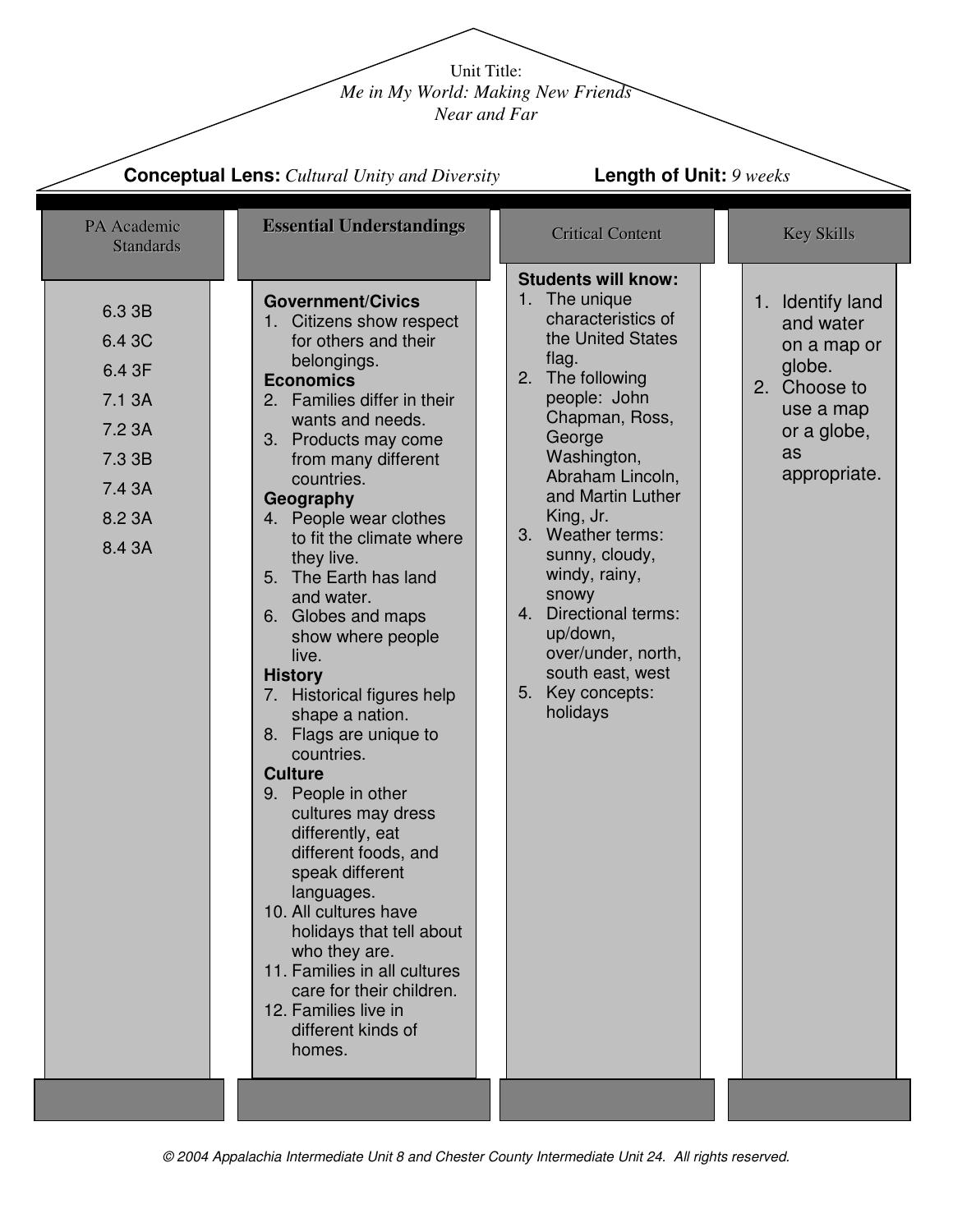

**Unit Title:** Me in My World: Making New Friends Near and Far **Conceptual Lens:** Cultural Unity and Diversity **Length of Unit:** 9 Weeks

| I.              | <b>Essential Understandings</b><br>(Generalizations)                                                                                                                                                                                                                                             | Ш.<br><b>Guiding Questions</b><br>$F = Factorual$<br>$C =$ Conceptual<br>$P = Philosophical$                                                                                                                                                                                                                                                                                                |
|-----------------|--------------------------------------------------------------------------------------------------------------------------------------------------------------------------------------------------------------------------------------------------------------------------------------------------|---------------------------------------------------------------------------------------------------------------------------------------------------------------------------------------------------------------------------------------------------------------------------------------------------------------------------------------------------------------------------------------------|
|                 | <b>Government/Civics</b><br>1. Citizens show respect for others<br>and their belongings.                                                                                                                                                                                                         | What is respect? $(F)$<br>$\bullet$<br>How can you show respect for others?<br>$\bullet$<br>(C)<br>What does our flag look like? (F)<br>$\bullet$<br>What does our flag represent? (C)                                                                                                                                                                                                      |
|                 | <b>Economics</b><br>2. Families differ in their wants and<br>needs.<br>3. Products may come from many<br>different countries.                                                                                                                                                                    | Why do families need different things?<br>(C)<br>What is a product? $(F)$<br>٠<br>Where do products come from? (F)<br>$\bullet$                                                                                                                                                                                                                                                             |
| Geography<br>6. | 4. People wear clothes to fit the<br>climate where they live.<br>5. The Earth has land and water.<br>Globes and maps show where<br>people live.                                                                                                                                                  | What are the four seasons? (F)<br>$\bullet$<br>What season are we in? (F)<br>$\bullet$<br>What clothes do you need for this<br>$\bullet$<br>season? (C)<br>$\bullet$<br>What is a globe? What does it tell us?<br>$\bullet$<br>(F)                                                                                                                                                          |
| <b>History</b>  | 7. Historical figures help shape a<br>nation.<br>8. Flags are unique to countries.                                                                                                                                                                                                               | Who is a historical figure? (F)<br>$\bullet$<br>What makes people famous? (C)<br>$\bullet$<br>Do you think it is good to be famous?<br>(P)                                                                                                                                                                                                                                                  |
| <b>Culture</b>  | 9. People in other cultures may dress<br>differently, eat different foods, and<br>speak different languages.<br>10. All cultures have holidays that tell<br>about who they are.<br>11. Families in all cultures care for<br>their children.<br>12. Families live in different kinds of<br>homes. | Does everyone in our school dress the<br>$\bullet$<br>same? (F)<br>Why do we dress differently? (C)<br>$\bullet$<br>What holidays do you celebrate? (F)<br>$\bullet$<br>How might people celebrate holidays<br>$\bullet$<br>differently? (C)<br>How does your family show that they<br>$\bullet$<br>care? (F)<br>Why is it important for families to care<br>$\bullet$<br>for children? (C) |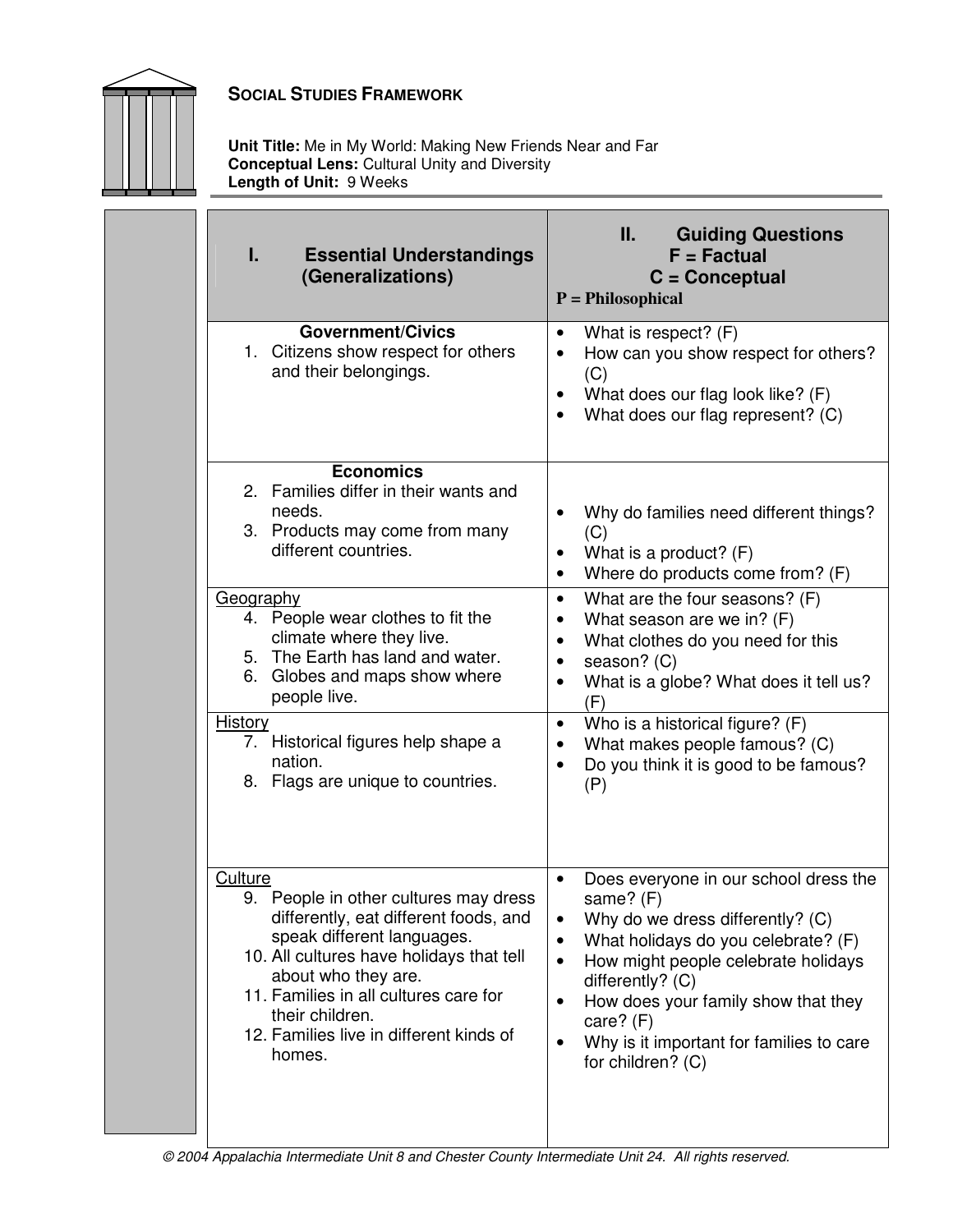

**Unit Title:** Me in My World: Making New Friends Near and Far **Conceptual Lens:** Cultural Unity and Diversity **Length of Unit:** 9 Weeks

### **Culminating Performance Task Planner**

#### **NOTE:**

The purpose of the culminating performance task is to determine whether or not students have developed an understanding of the concepts of the unit. Therefore, students should complete the task independently, with minimal teacher direction and support. Teachers should, however, introduce the task to the students, and provide time for them to ask clarifying questions about the task and the assessment. Students with special needs or special circumstances may require some modification or extra assistance. These decisions should be made on a case-by-case basis (as with any other type of assignment).

#### **WHAT:**

Investigate friends near and far in my world.

#### **WHY:**

In order to understand that people in other cultures may dress differently, eat different foods, and speak different languages.

### **ENGAGING SCENARIO:**

You are a writer. Your publisher has asked for your next book to be about a very fascinating topic: You! You are all unique and your books should be, too. The publisher asks that you include a minimum of three pages: the first page should include an illustration and complete sentence about your clothing; the second page should include a complete sentence about the food that you and your family like; the third page should include a sentence and an illustration about your family. Ideas for additional pages include a family portrait, family history, vacation or hobbies.

After you have completed your pages, assemble them into a booklet for presentation to the publisher. The booklet should have an original cover, which includes the title, illustration, and full author's name.

The publisher (your teacher) will host an author's fair. You will walk around the fair looking at and reading the autobiographies created by your class. Find one autobiography with which you differ. At the conclusion of the fair, be prepared to share your autobiography and discuss the differences between your booklet and the others you saw at the fair.

**PROCEDURE:**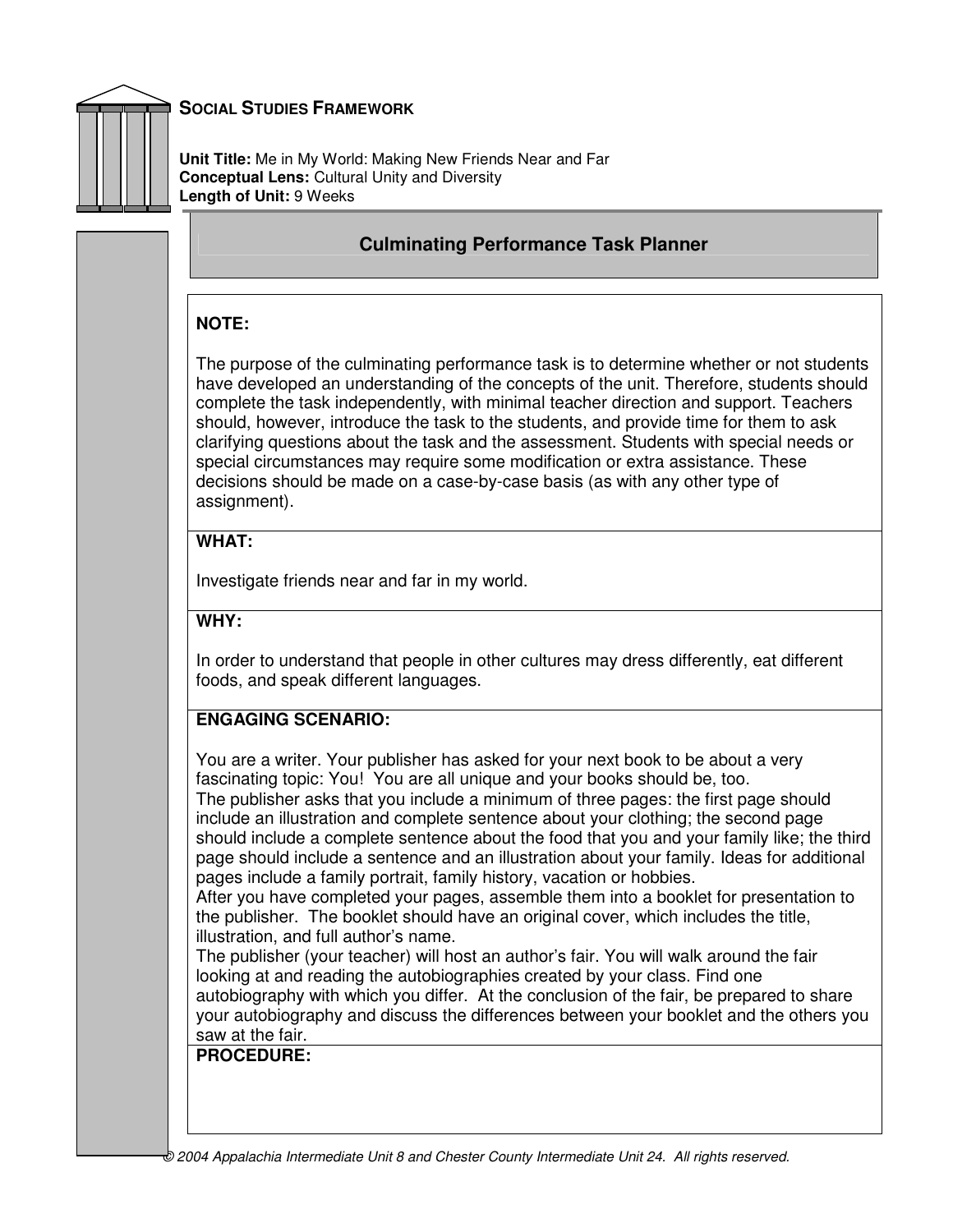

**Unit Title:** Me in My World: Making New Friends Near and Far **Conceptual Lens:** Cultural Unity and Diversity **Length of Unit:** 9 Weeks

| <b>Culminating Performance Task Scoring Rubric</b>                                                           |  |  |  |  |
|--------------------------------------------------------------------------------------------------------------|--|--|--|--|
| <b>Self</b><br><b>Teacher</b><br><b>Scoring Criteria</b><br>Yes/No<br><b>Assessment</b><br><b>Assessment</b> |  |  |  |  |
| <b>CONTENT</b>                                                                                               |  |  |  |  |
| Clear illustration of personal clothing, family<br>food, family language                                     |  |  |  |  |
| Three noteworthy sentences: clothing, food,<br>$\bullet$<br>language                                         |  |  |  |  |
| <b>Distinct title</b><br>$\bullet$                                                                           |  |  |  |  |
| Explicit sentence regarding booklet<br>٠<br>differences                                                      |  |  |  |  |
| <b>PROCESS</b>                                                                                               |  |  |  |  |
| Organized placement of illustration and<br>sentence on each page                                             |  |  |  |  |
| Colorful and appealing<br>$\bullet$                                                                          |  |  |  |  |
| Original cover illustration                                                                                  |  |  |  |  |
| Articulate sharing of booklet to the class<br>$\bullet$                                                      |  |  |  |  |
| <b>TOTALS</b>                                                                                                |  |  |  |  |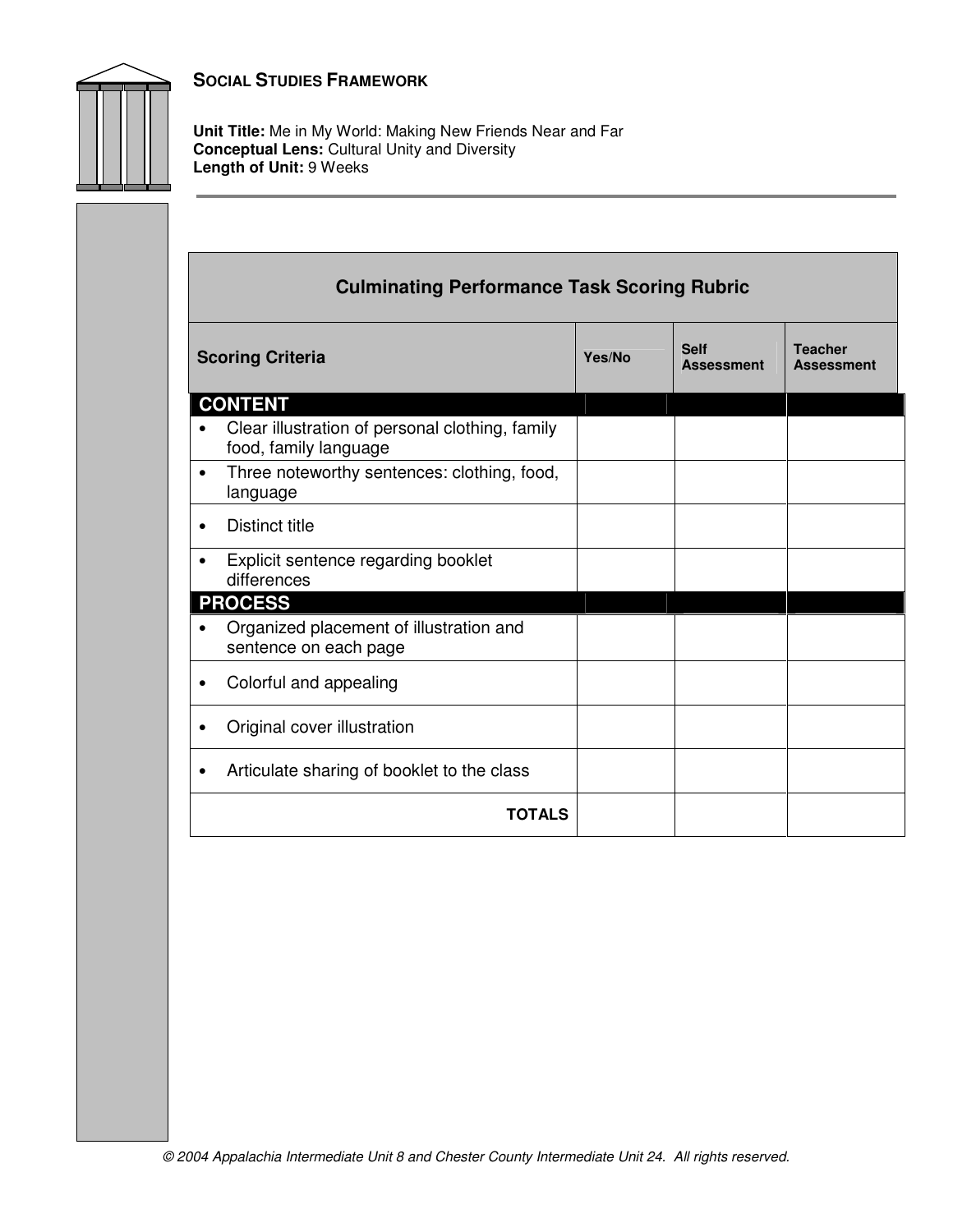

**TITLE OF UNIT:** Me in My World: Learning and Discovering with Others

**CONTENT AREA:** Social Studies

**LEVEL:** Elementary (Kindergarten)

**LENS:** Interdependence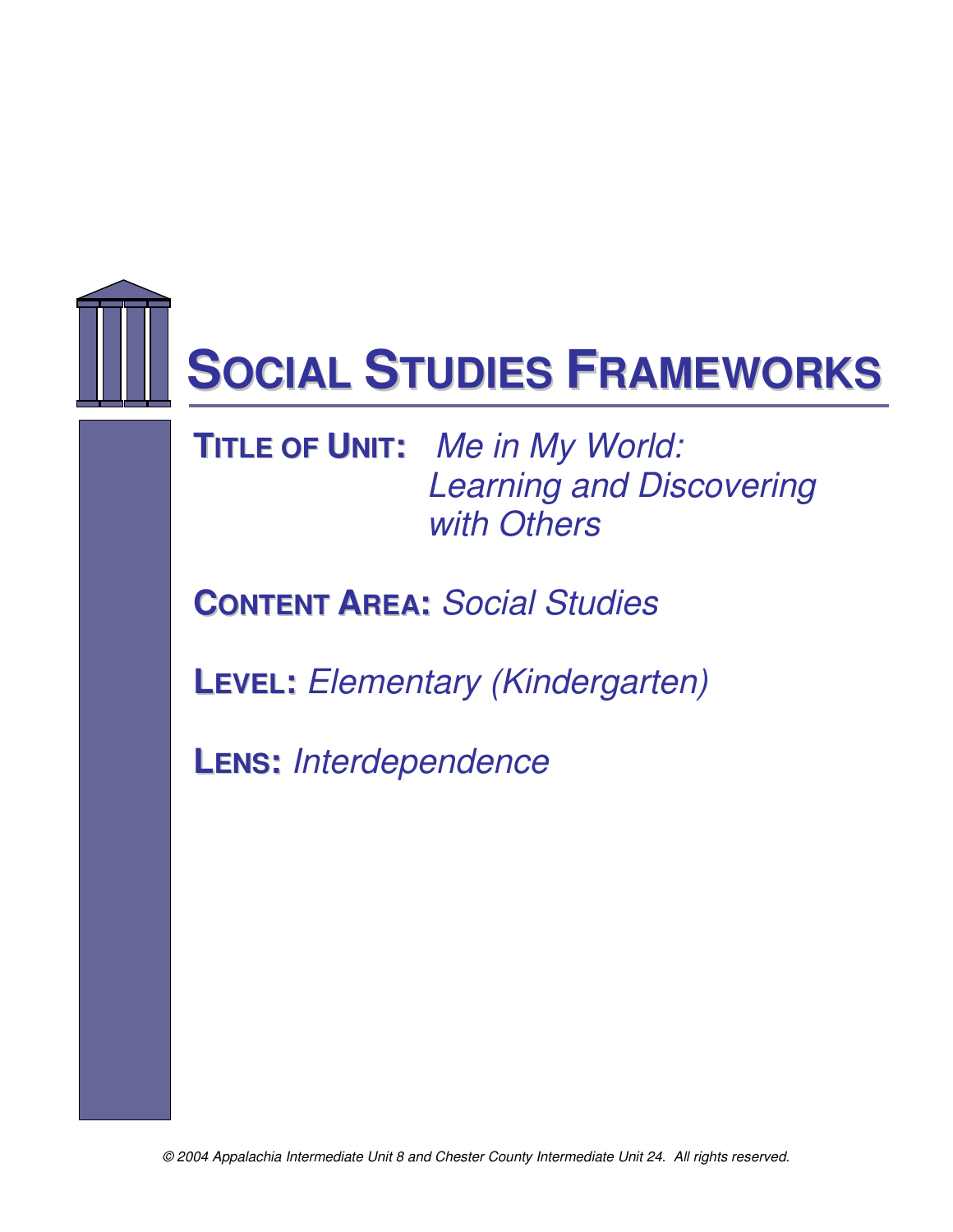**Unit Title:** 

*Me in My World: Learning and* 

*Discovering with Others* 

| <b>Conceptual Lens: Interdependence</b>                                                                                                                                                                                           |                                                                                                                                                                                                                                                                                                                                                                                                                                                                                                                                                                                                                                                                                                                                                                                                                                                                       | Length of Unit: 9 weeks                                                                                                                                                                                                                                                                                                                                                                                       |                                                                                                                                                                                                              |  |
|-----------------------------------------------------------------------------------------------------------------------------------------------------------------------------------------------------------------------------------|-----------------------------------------------------------------------------------------------------------------------------------------------------------------------------------------------------------------------------------------------------------------------------------------------------------------------------------------------------------------------------------------------------------------------------------------------------------------------------------------------------------------------------------------------------------------------------------------------------------------------------------------------------------------------------------------------------------------------------------------------------------------------------------------------------------------------------------------------------------------------|---------------------------------------------------------------------------------------------------------------------------------------------------------------------------------------------------------------------------------------------------------------------------------------------------------------------------------------------------------------------------------------------------------------|--------------------------------------------------------------------------------------------------------------------------------------------------------------------------------------------------------------|--|
| <b>PA Academic</b><br><b>Standards</b>                                                                                                                                                                                            | <b>Essential Understandings</b>                                                                                                                                                                                                                                                                                                                                                                                                                                                                                                                                                                                                                                                                                                                                                                                                                                       | <b>Critical Content</b>                                                                                                                                                                                                                                                                                                                                                                                       | <b>Key Skills</b>                                                                                                                                                                                            |  |
| 5.1 3A<br>5.1 3B<br>5.1 3C<br>5.1 3E<br>5.13J<br>5.2 3A<br>5.2 3B<br>5.2 3C<br>5.2 3D<br>5.2 3E<br>5.2 3F<br>5.3 3A<br>5.3 3C<br>5.3 3G<br>5.3 3J<br>5.3 3K<br>6.1 3C<br>6.2 3A<br>6.2 3D<br>6.2 31<br>6.4 3A<br>6.4 3E<br>6.5 3B | <b>Government/Civics</b><br>1. Families have rules.<br>2. The government<br>provides services to<br>the community (fire<br>department, police<br>station, post office)<br>3. A leader has<br>authority (e.g.<br>teacher, principal,<br>President).<br>4. Leaders help create<br>rules to keep people<br>safe.<br>5. Using manners,<br>showing respect and<br>cooperating<br>demonstrates good<br>citizenship.<br><b>Economics</b><br>6. Buyers make choice<br>about their wants<br>and needs through<br>purchases.<br>7. People buy and sell<br>things.<br>Geography<br>8. Using directions help<br>people find their way.<br><b>History</b><br>9. A school community<br>consists of students,<br>teachers, and other<br>staff members<br>interacting and<br>learning together.<br><b>Culture</b><br>10. Families work<br>together to get things<br>done (cooperate). | <b>Students will know:</b><br>1. Definitions of key<br>concepts: school<br>community,<br>responsibility,<br>cooperation,<br>manners, respect,<br>rules, maps,<br>buyers and<br>sellers.<br>2. The make-up of<br>different kinds of<br>families.<br>3. The services<br>provided by the<br>local government<br>(police and fire)<br>4. Why we have<br>rules<br>5. Names of leaders<br>6. Why we have<br>leaders | 1. Use a school<br>map to follow<br>directions.<br>2. Identify<br>physical<br>features of the<br>school<br>grounds.<br>3. Listen and<br>discuss facts<br>from age-<br>appropriate<br>historical<br>research. |  |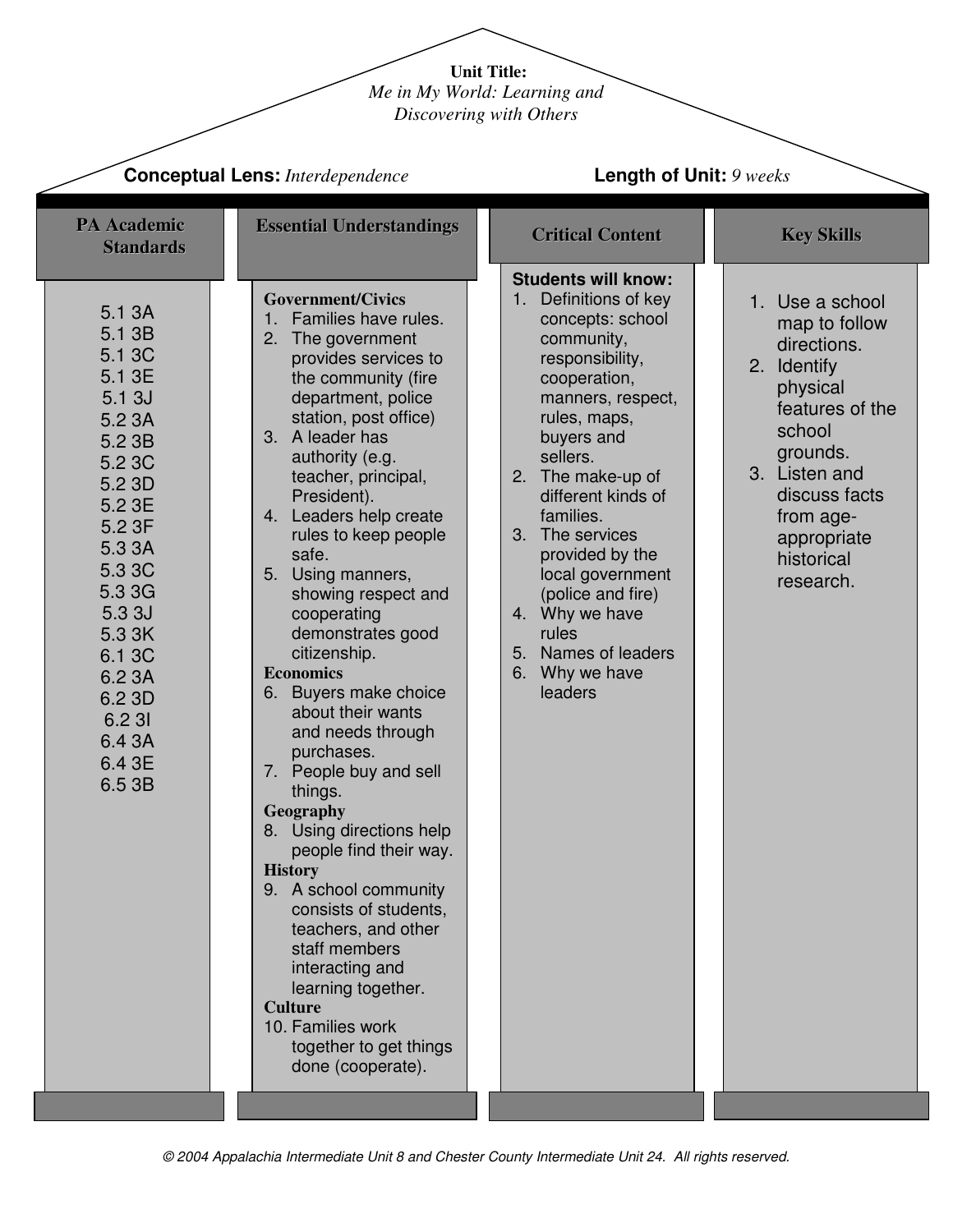



**Unit Title:** Me in My World: Learning and Discovering with Others **Conceptual Lens:** Interdependence **Length of Unit:** 9 Weeks

| <b>Essential Understandings</b><br>(Generalizations)                                                                                                                                                                                                                                                                                                                                    | <b>Guiding Questions</b><br>$F = Factorual$<br>$C =$ Conceptual<br>$P =$ Philosophical                                                                                                                                                                                                                                                                                                                                                                                                                                                                                                                                                                                 |  |  |
|-----------------------------------------------------------------------------------------------------------------------------------------------------------------------------------------------------------------------------------------------------------------------------------------------------------------------------------------------------------------------------------------|------------------------------------------------------------------------------------------------------------------------------------------------------------------------------------------------------------------------------------------------------------------------------------------------------------------------------------------------------------------------------------------------------------------------------------------------------------------------------------------------------------------------------------------------------------------------------------------------------------------------------------------------------------------------|--|--|
| Government/Civics<br>1. Families have rules.<br>2. The local government provides<br>services to the community (fire<br>department, police station, post office)<br>3. A leader has authority (e.g. teacher,<br>principal, President).<br>4. Leaders help create rules to keep<br>people safe.<br>5. Using manners, showing respect and<br>cooperating demonstrates good<br>citizenship. | What kind of rules does your family have?<br>$\bullet$<br>(F)<br>Why do families have rules? (C)<br>٠<br>What is a government service? (F)<br>$\bullet$<br>How does a government service help a<br>$\bullet$<br>community? (C)<br>Should the government provide this service,<br>$\bullet$<br>or should it be volunteer (e.g. fire<br>departments)? (P)<br>Name a leader. (F)<br>$\bullet$<br>What does a leader do? (C)<br>$\bullet$<br>What makes a good leader? (P)<br>$\bullet$<br>What are the school rules? (F)<br>$\bullet$<br>How do these rules help keep us safe? (C)<br>$\bullet$<br>What are manners? (F)<br>$\bullet$<br>What is a good citizen? (C)<br>٠ |  |  |
| <b>Economics</b><br>6. Buyers make choice about their wants<br>and needs through purchases.<br>7. People buy and sell things.                                                                                                                                                                                                                                                           | What is a buyer? (F)<br>$\bullet$<br>What is a seller? (F)<br>$\bullet$<br>Are you a buyer or a seller? (C)<br>$\bullet$<br>Who are the sellers in our neighborhood?<br>$\bullet$<br>How would you spend \$10? (P)<br>$\bullet$                                                                                                                                                                                                                                                                                                                                                                                                                                        |  |  |
| Geography<br>8. Using directions help people find their<br>way.                                                                                                                                                                                                                                                                                                                         | If someone asks you to find the principal's<br>$\bullet$<br>office, what would you do? (F)<br>Why do people use directions? (C)<br>$\bullet$                                                                                                                                                                                                                                                                                                                                                                                                                                                                                                                           |  |  |
| <b>History</b><br>9. A school community consists of<br>students, teachers, and other staff<br>members interacting and learning<br>together.                                                                                                                                                                                                                                             | Who makes up our school community? (F)<br>How do the people in the school work<br>$\bullet$<br>together? (C)                                                                                                                                                                                                                                                                                                                                                                                                                                                                                                                                                           |  |  |
| <b>Culture</b><br>10. Families work together to get things<br>done (cooperate).                                                                                                                                                                                                                                                                                                         | How does your family cooperate? (F)<br>What are the benefits of cooperation? (C)                                                                                                                                                                                                                                                                                                                                                                                                                                                                                                                                                                                       |  |  |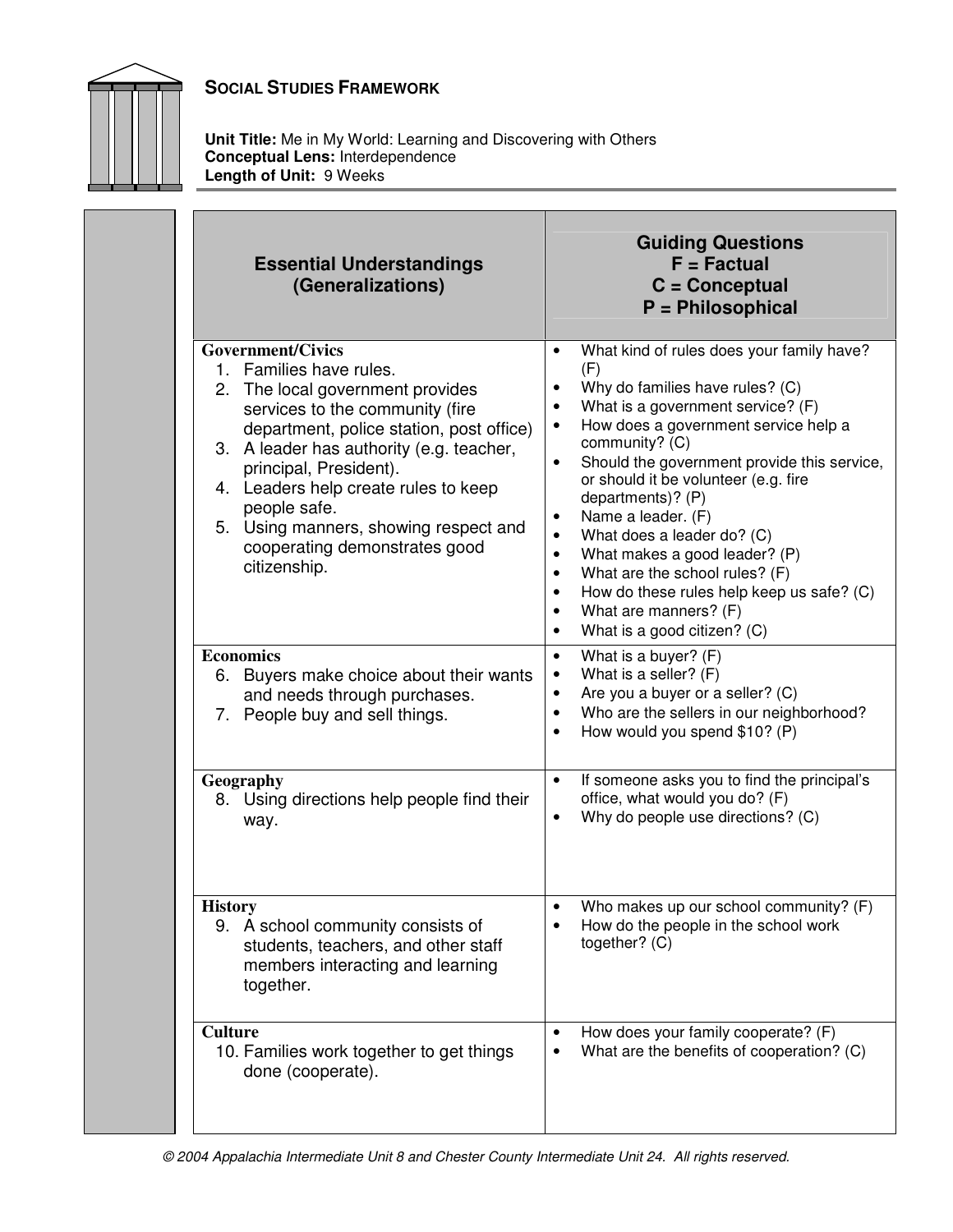

**Unit Title:** Me in My World: Learning and Discovering with Others **Conceptual Lens:** Interdependence **Length of Unit:** 9 Weeks

### **Culminating Performance Task Planner**

### **NOTE:**

The purpose of the culminating performance task is to determine whether or not students have developed an understanding of the concepts of the unit. Therefore, students should complete the task independently, with minimal teacher direction and support. Teachers should, however, introduce the task to the students, and provide time for them to ask clarifying questions about the task and the assessment. Students with special needs or special circumstances may require some modification or extra assistance. These decisions should be made on a case-by-case basis (as with any other type of assignment).

### **WHAT:**

Investigate discovering and learning with others in my world.

### **WHY:**

Understand that people make choices about their needs and wants through their purchases.

## **ENGAGING SCENARIO:**

Draw a picture showing two ways people depend on each other. Be prepared to explain your picture to the teacher. What would happen if we couldn't depend on these people? Which of the two examples is most important? Why?

### **PROCEDURE:**